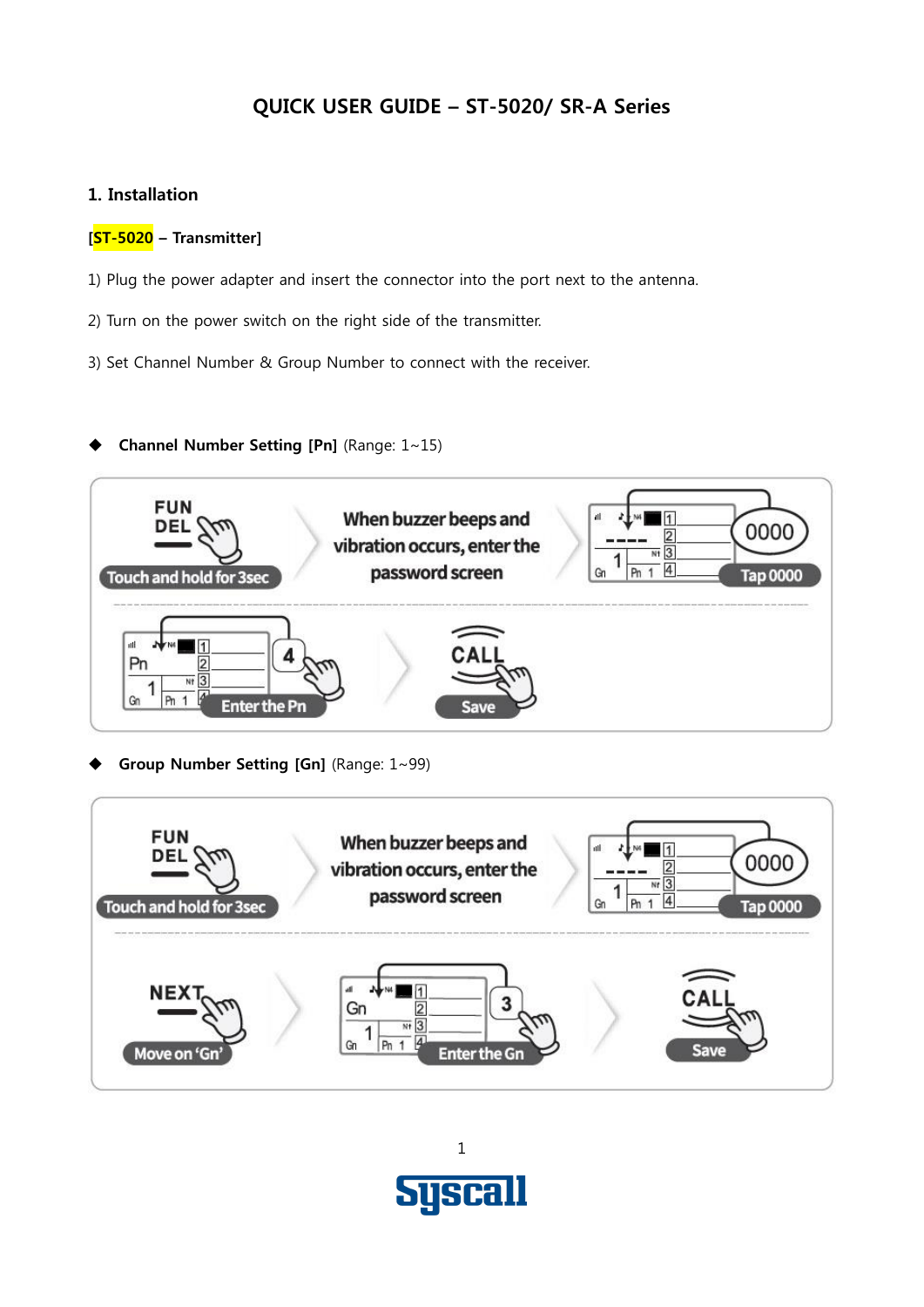#### **[SR-A Series – Receiver]**

- 1) Plug the power adapter and insert the connector into the jack on the back.
- 2) Turn on the power switch on the right side of the receiver.
- 3) **Set the same Channel Number & Group Number** to connect with the transmitter.

#### **Channel Number Setting [E5]**

| 1. Press FUN for 5sec to enter the extension mode.                                               | contained number setting |  |  |
|--------------------------------------------------------------------------------------------------|--------------------------|--|--|
| 2. Press $\triangle$ 4 times and then press ENT.                                                 | <b>FUN</b>               |  |  |
| 3. Set the channel number by $\blacktriangledown/\blacktriangle$ .<br>* Range: 1-15 (Default: 1) | Set the channel number   |  |  |
| 4. Press ENT to save.                                                                            | SHOWLE                   |  |  |

#### **Group Number Setting [E2]**

| 1. Press FUN for 5 sec to enter the extension mode.                                            | <b>CD</b> Group number setting        |
|------------------------------------------------------------------------------------------------|---------------------------------------|
| 2. Press ▲ once and then press ENT.                                                            | <b>FUN</b>                            |
| 3. Set the group number by $\blacktriangledown/\blacktriangle$ .<br>* Range: 1~99 (Default: 0) | Set the group number                  |
| 4. Press ENT to save.                                                                          | <b>SWOLE</b><br><b>B. B. B. B. B.</b> |

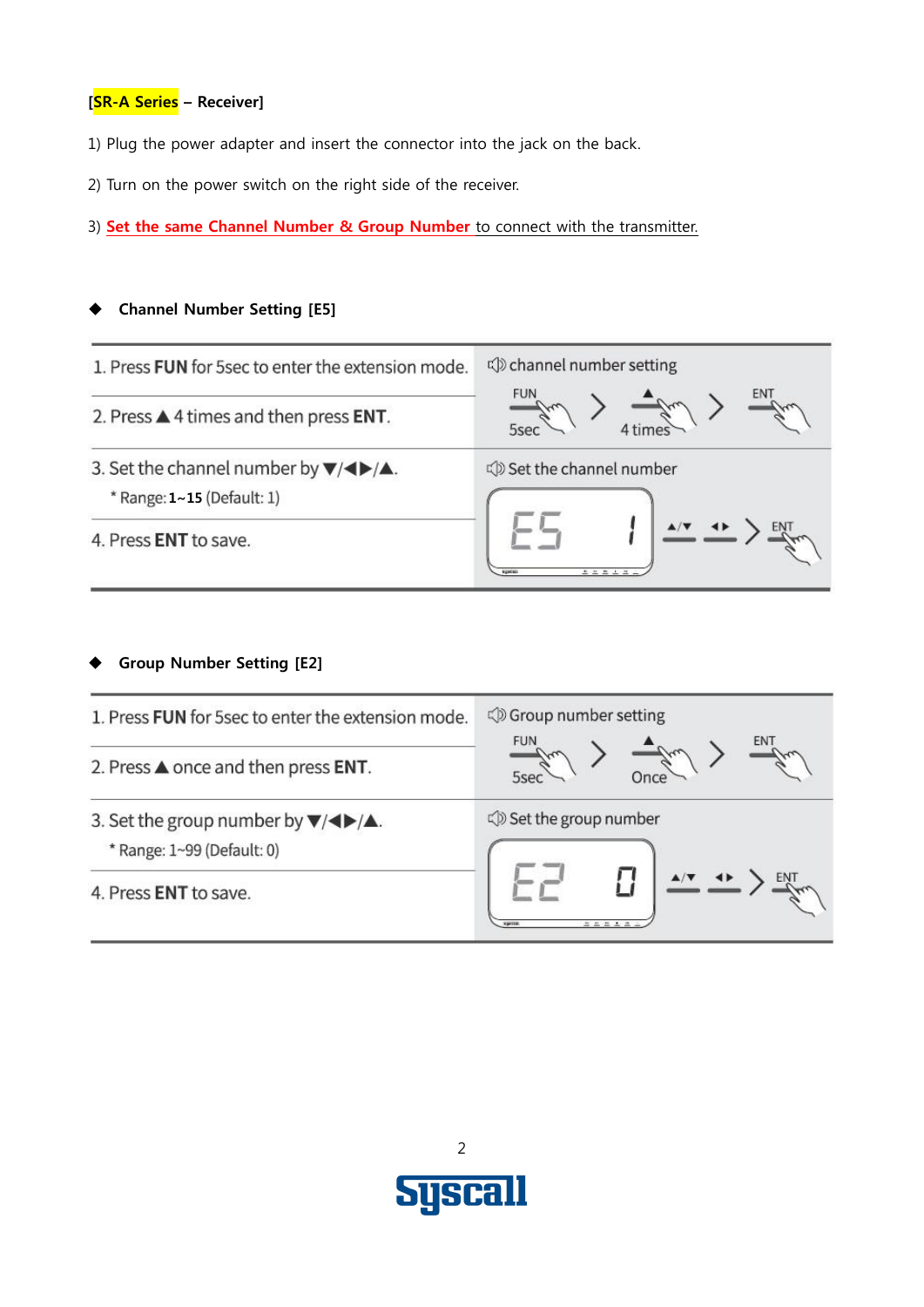### **2. Keypad Description**



**FUN<br>DEL Enter the function setting/Delete** 

 $_{\tt ESC}$ **Cancel/Exit** 

**NEXT Menu shift** 

Save/Call CALL

 $\ast$ Alphabets and special characters

## **Description of Functions**

| <b>Functions</b>                       |           | <b>Default</b> | Range       |
|----------------------------------------|-----------|----------------|-------------|
| Channel Number Setting                 | Pn        |                | $1 - 15$    |
| Group Number Setting                   | Gn        | 1              | $1 - 99$    |
| The Number of Digits Displayed Setting | N1        |                | $2 - 5$     |
| RF Output Power Control                | <b>RP</b> | フ              | $1 - 2$     |
| Beep Sound Setting                     | SC        | 1(ON)          | 0-OFF, 1-ON |
| Haptic Feedback Setting                | VC        | 1(ON)          | 0-OFF, 1-ON |

# **3. Function Setting**

# **3-1. The Number of Digits Displayed Setting [N1]**



 $\overline{3}$  $N<sub>1</sub>$ 1 Z Gn Set the number of digits Save

\* Set the number of digits displayed according to your receiver type.

ex) SR-A2003 → '2', SR-A330 → '3', SR-A440 → '4'